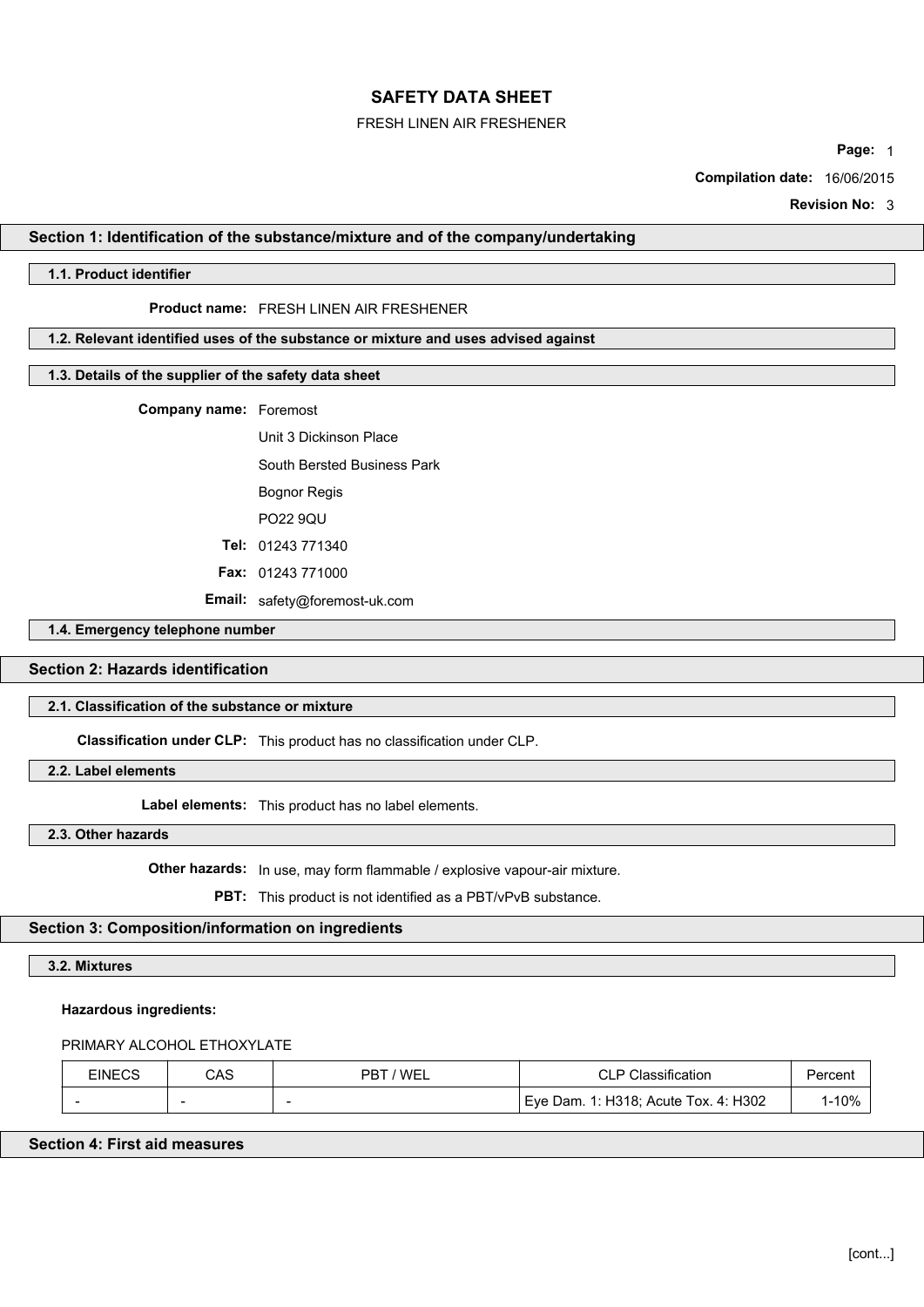#### FRESH LINEN AIR FRESHENER

#### **4.1. Description of first aid measures**

**Skin contact:** Remove all contaminated clothes and footwear immediately unless stuck to skin. Wash immediately with plenty of soap and water.

**Eye contact:** Bathe the eye with running water for 15 minutes. Consult a doctor.

**Ingestion:** Wash out mouth with water. Consult a doctor.

**Inhalation:** Remove casualty from exposure ensuring one's own safety whilst doing so. Consult a doctor.

## **4.2. Most important symptoms and effects, both acute and delayed**

**Skin contact:** There may be irritation and redness at the site of contact.

**Eye contact:** There may be irritation and redness. The eyes may water profusely.

**Ingestion:** There may be soreness and redness of the mouth and throat.

**Inhalation:** There may be irritation of the throat with a feeling of tightness in the chest. Exposure may cause coughing or wheezing.

**Delayed / immediate effects:** Immediate effects can be expected after short-term exposure.

**4.3. Indication of any immediate medical attention and special treatment needed**

**Immediate / special treatment:** Eye bathing equipment should be available on the premises.

#### **Section 5: Fire-fighting measures**

#### **5.1. Extinguishing media**

**Extinguishing media:** Suitable extinguishing media for the surrounding fire should be used. Use water spray

to cool containers.

#### **5.2. Special hazards arising from the substance or mixture**

**Exposure hazards:** In combustion emits toxic fumes.

**5.3. Advice for fire-fighters**

**Advice for fire-fighters:** Wear self-contained breathing apparatus. Wear protective clothing to prevent contact

with skin and eyes.

# **Section 6: Accidental release measures**

**6.1. Personal precautions, protective equipment and emergency procedures**

**Personal precautions:** Refer to section 8 of SDS for personal protection details. If outside do not approach from downwind. If outside keep bystanders upwind and away from danger point. Mark out the contaminated area with signs and prevent access to unauthorised personnel. Turn leaking containers leak-side up to prevent the escape of liquid.

# **6.2. Environmental precautions**

**Environmental precautions:** Do not discharge into drains or rivers. Contain the spillage using bunding.

# **6.3. Methods and material for containment and cleaning up**

**Clean-up procedures:** Absorb into dry earth or sand. Transfer to a closable, labelled salvage container for disposal by an appropriate method.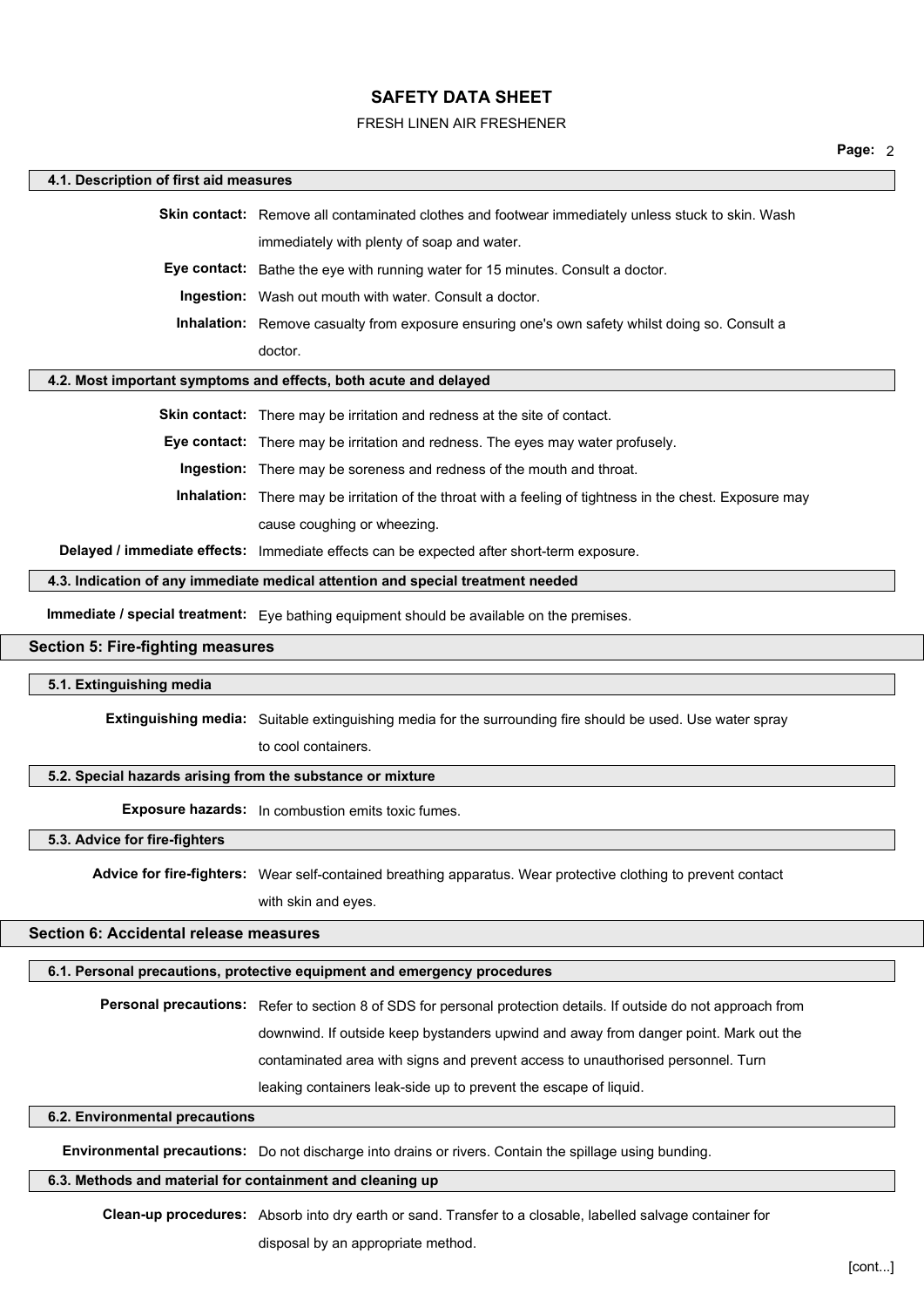### FRESH LINEN AIR FRESHENER

**Page:** 3

#### **6.4. Reference to other sections**

**Reference to other sections:** Refer to section 8 of SDS.

# **Section 7: Handling and storage**

## **7.1. Precautions for safe handling**

**Handling requirements:** Avoid direct contact with the substance. Ensure there is sufficient ventilation of the area.

Do not handle in a confined space. Avoid the formation or spread of mists in the air.

#### **7.2. Conditions for safe storage, including any incompatibilities**

**Storage conditions:** Store in a cool, well ventilated area. Keep container tightly closed. The floor of the storage room must be impermeable to prevent the escape of liquids.

**Suitable packaging:** Must only be kept in original packaging.

**7.3. Specific end use(s)**

**Specific end use(s):** No data available.

## **Section 8: Exposure controls/personal protection**

**8.1. Control parameters**

**Workplace exposure limits:** No data available.

# **DNEL/PNEC Values**

**DNEL / PNEC** No data available.

#### **8.2. Exposure controls**

**Engineering measures:** Ensure there is sufficient ventilation of the area. The floor of the storage room must be

impermeable to prevent the escape of liquids.

**Respiratory protection:** Self-contained breathing apparatus must be available in case of emergency.

**Hand protection:** Protective gloves.

**Eye protection:** Safety glasses. Ensure eye bath is to hand.

**Skin protection:** Protective clothing.

# **Section 9: Physical and chemical properties**

#### **9.1. Information on basic physical and chemical properties**

**State:** Liquid

**Colour:** Colourless **Odour:** Characteristic odour **Oxidising:** Non-oxidising (by EC criteria) **Solubility in water:** Soluble **Viscosity:** Non-viscous **Flash point°C:** >70 **pH:** Approx. 7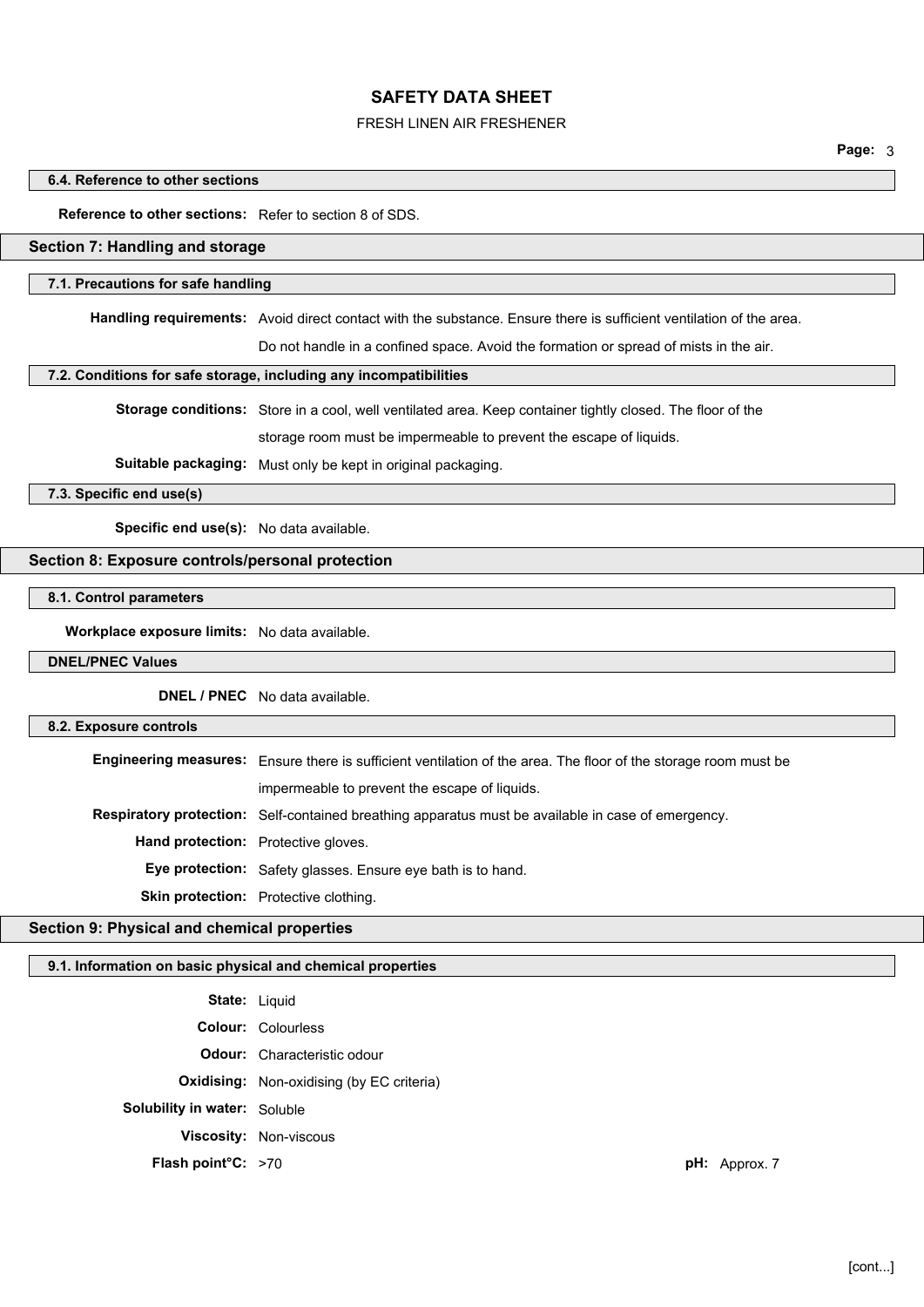#### FRESH LINEN AIR FRESHENER

**Page:** 4

# **9.2. Other information**

**Other information:** No data available.

# **Section 10: Stability and reactivity**

# **10.1. Reactivity**

**Reactivity:** Stable under recommended transport or storage conditions.

# **10.2. Chemical stability**

**Chemical stability:** Stable under normal conditions.

#### **10.3. Possibility of hazardous reactions**

**Hazardous reactions:** Hazardous reactions will not occur under normal transport or storage conditions.

Decomposition may occur on exposure to conditions or materials listed below.

### **10.4. Conditions to avoid**

**Conditions to avoid:** Heat.

## **10.5. Incompatible materials**

**Materials to avoid:** Strong oxidising agents. Strong acids.

#### **10.6. Hazardous decomposition products**

**Haz. decomp. products:** In combustion emits toxic fumes.

# **Section 11: Toxicological information**

#### **11.1. Information on toxicological effects**

#### **Hazardous ingredients:**

#### **PRIMARY ALCOHOL ETHOXYLATE**

| ORL | . . -<br>≒RА. | ∟∪ാ∪ | :2000<br>.200< | ma/ka<br>. . |
|-----|---------------|------|----------------|--------------|
|-----|---------------|------|----------------|--------------|

**Toxicity values:** No data available.

**Symptoms / routes of exposure**

**Skin contact:** There may be irritation and redness at the site of contact.

**Eye contact:** There may be irritation and redness. The eyes may water profusely.

**Ingestion:** There may be soreness and redness of the mouth and throat.

**Inhalation:** There may be irritation of the throat with a feeling of tightness in the chest. Exposure may

cause coughing or wheezing.

**Delayed / immediate effects:** Immediate effects can be expected after short-term exposure.

# **Section 12: Ecological information**

### **12.1. Toxicity**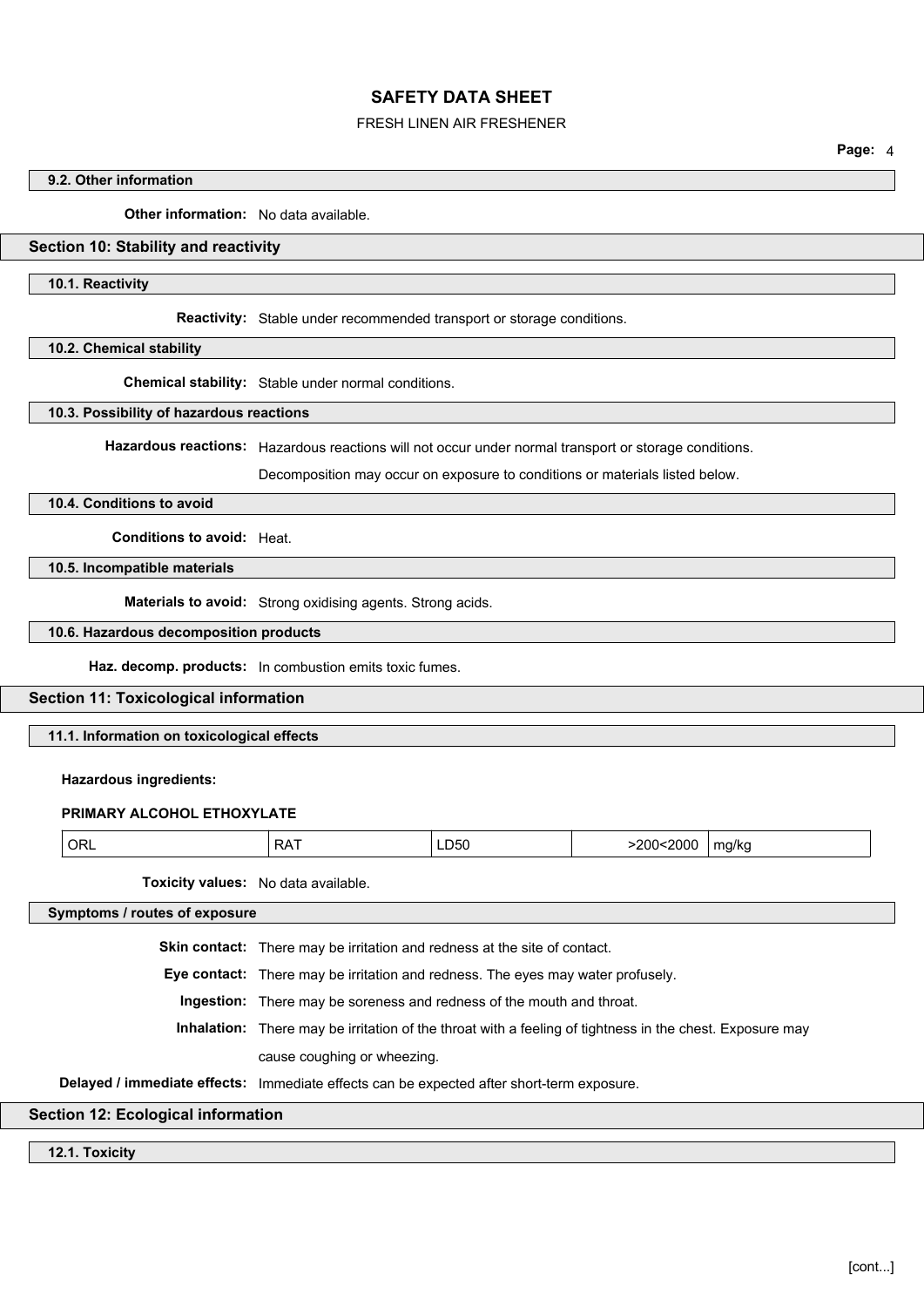# FRESH LINEN AIR FRESHENER

**Page:** 5

#### **Hazardous ingredients:**

#### **PRIMARY ALCOHOL ETHOXYLATE**

FISH 96H LC50 1-10 mg/l

## **12.2. Persistence and degradability**

**Persistence and degradability:** Not biodegradable.

## **12.3. Bioaccumulative potential**

**Bioaccumulative potential:** Bioaccumulation potential.

**12.4. Mobility in soil**

**Mobility:** Readily absorbed into soil.

# **12.5. Results of PBT and vPvB assessment**

**PBT identification:** This product is not identified as a PBT/vPvB substance.

**12.6. Other adverse effects**

**Other adverse effects:** Toxic to aquatic organisms. Toxic to soil organisms.

#### **Section 13: Disposal considerations**

#### **13.1. Waste treatment methods**

**Disposal operations:** Transfer to a suitable container and arrange for collection by specialised disposal

company.

**NB:** The user's attention is drawn to the possible existence of regional or national

regulations regarding disposal.

#### **Section 14: Transport information**

**Transport class:** This product does not require a classification for transport.

# **Section 15: Regulatory information**

### **15.1. Safety, health and environmental regulations/legislation specific for the substance or mixture**

**Specific regulations:** Not applicable.

#### **15.2. Chemical Safety Assessment**

# **Section 16: Other information**

# **Other information**

|                                                          | <b>Other information:</b> This safety data sheet is prepared in accordance with Commission Regulation (EU) No     |  |
|----------------------------------------------------------|-------------------------------------------------------------------------------------------------------------------|--|
|                                                          | 453/2010.                                                                                                         |  |
|                                                          | * indicates text in the SDS which has changed since the last revision.                                            |  |
| Phrases used in s.2 and s.3: H302: Harmful if swallowed. |                                                                                                                   |  |
|                                                          | H318: Causes serious eye damage.                                                                                  |  |
|                                                          | <b>Legal disclaimer:</b> The above information is believed to be correct but does not purport to be all inclusive |  |